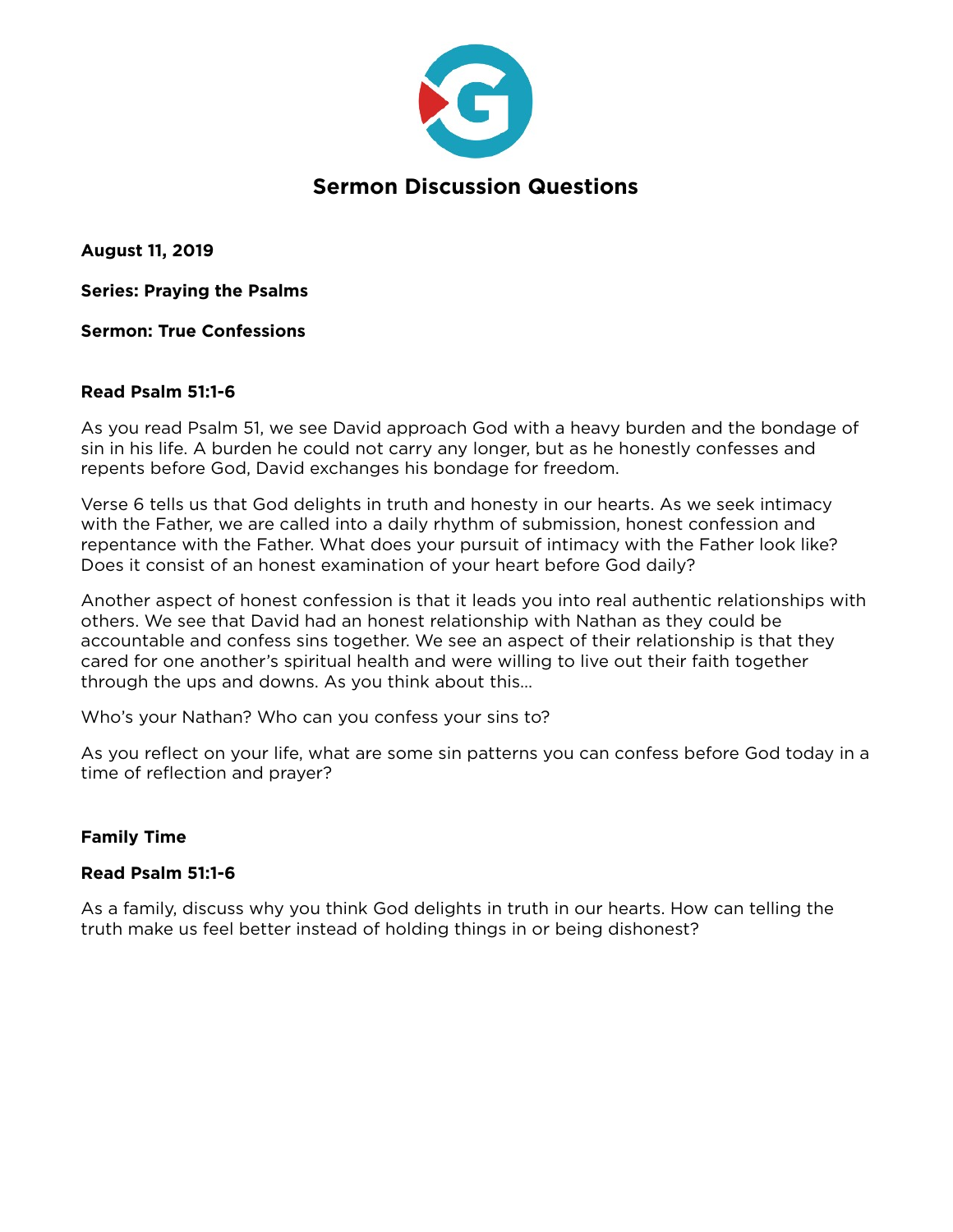

**August 4, 2019** 

**Series: Praying the Psalms** 

## **Sermon: The Lord is My Shepherd, Part 2**

## **Read Psalm 23:1-6**

The question was asked, how is your soul? Take a moment and reflect and prayerfully consider this question.

It's been said that your soul is the most important part of you. It's the deep part of you that makes you who your are. Knowing the condition of your soul is essential if we are to have a healthy and growing relationship with God and others. How does this psalm or the message you heard encourage you to trust God's leadership and care? David tells us, the Shepherd makes him lie down and find rest for his soul. What circumstances are keeping you from lying down and resting in God's care?

The psalmist found comfort in God's rod and staff. God's Word is a tremendous source of strength and comfort for our soul. His Word also provides safe boundaries and His Spirit helps us to live within those boundaries. Is there an area in your life that you feel like God's Word or His Spirit is asking you to surrender to His care?

## **Family Time**

## **Read Psalm 23: 1-6**

This month's theme for our kids at **GRACE**POINT is obedience. Obedience is defined as trusting who is in charge by doing what you are asked to do.

David uses an example of a shepherd's rod and staff and how they both protect and comfort us. Talk with your kids about how God's Word offers boundaries and parameters and when we choose to obey, we remain in His care. Like a good parent, we place boundaries on our kids because we love them. Take some time and help your kids understand that when people love them, they may put boundaries around them for their protection, but the motive is always love.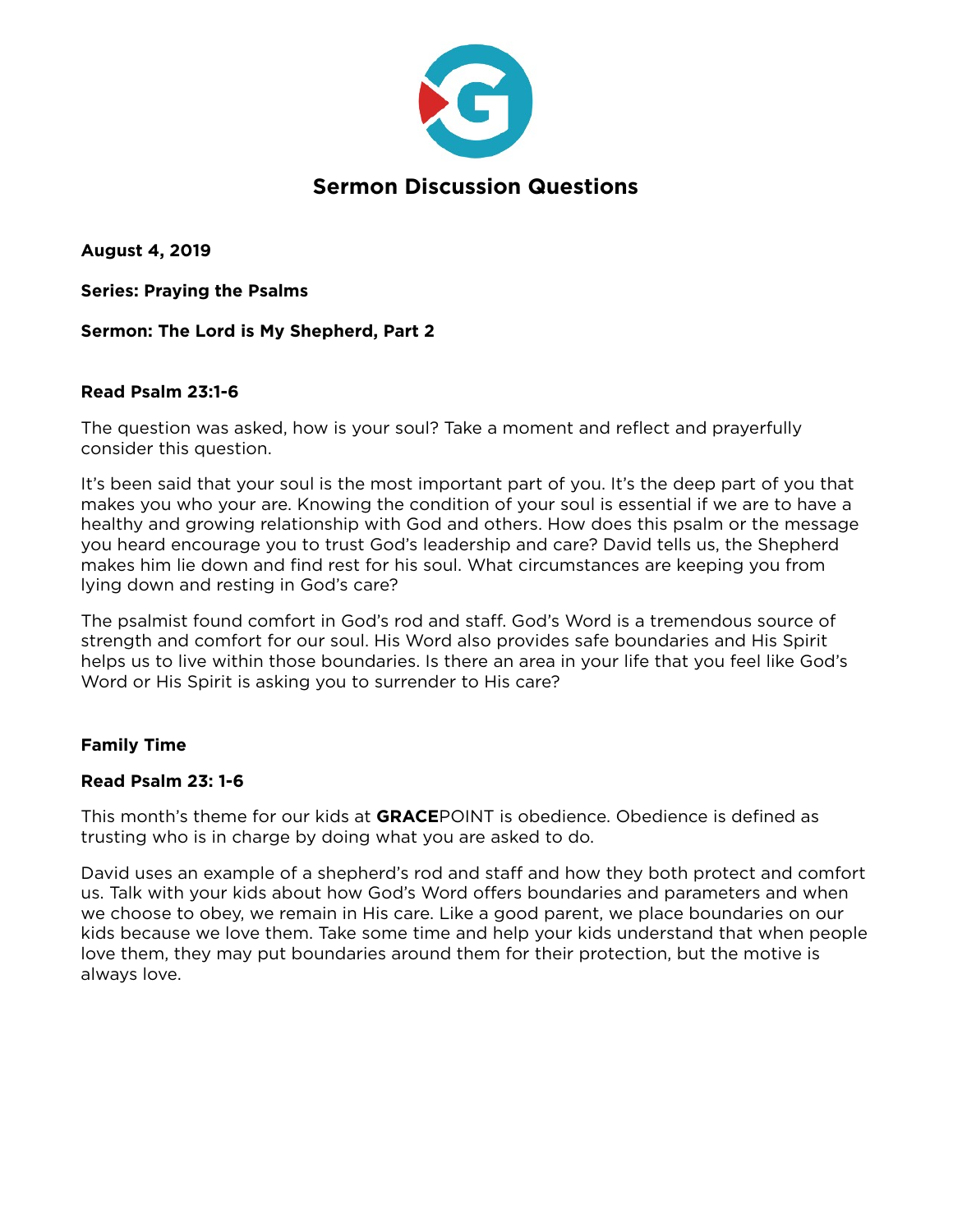

**July 28, 2019** 

**Series: Praying the Psalms** 

**Sermon: Truths to Live By** 

## **Read Psalm 13:1-6**

As you read Psalm 13, we see David approach God in his prayer life honestly by expressing feelings of confusion, fear and aggravation. As you read of David's honesty and complaint, how does this encourage you to share your own struggles with God? As you examine your own prayer life, spend some time thinking about how honest you are with expressing your struggles with God.

We see in Psalm 13 that David is able to look to the future with hope because of God's faithfulness in the past. Meditate on ways that God has shown Himself faithful to you in the past. How can focusing on God's past faithfulness affect your hope about the future?

What are some character traits of God that help you to trust Him even when you are confused or aggravated? Reflect and rest in God's character this week and identify at least 3 character traits of God to meditate and pray through.

## **Family Time**

## **Read Psalm 13 as a family.**

What does it mean that God has steadfast/unfailing love for us? What are some things you can do when you feel like God is not showing His love toward you to be reminded that His love is steadfast no matter the circumstances?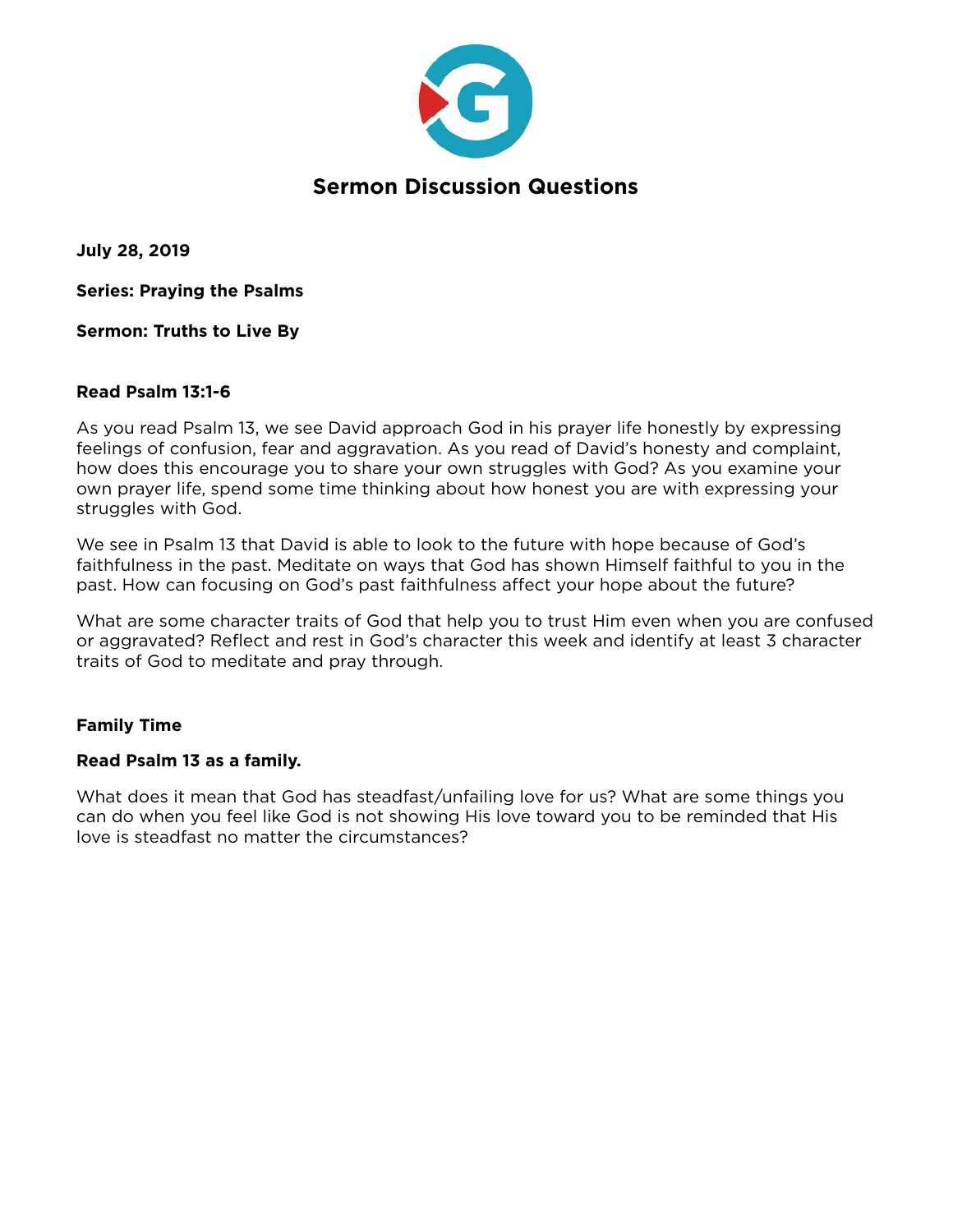

**July 21, 2019** 

**Series: Praying the Psalms** 

**Sermon: My Help and Deliverer** 

## **Read Psalm 40:1-3**

It was said that our "pit" has purpose. Often when we are in circumstances that can feel like a "pit", it is difficult to see that God would have purpose in it. What encouraged you from the sermon regarding a difficult time or "pit" you have experienced in your life? Can you relate to the circumstances of David? How does David's response inform or encourage you and your view when you are at the bottom of your "pit" or difficult circumstance?

Have you attempted to work your way out of difficult circumstances by your own strength? What are some things you have tried to pull yourself out of the "pit"? According to these verses, it will be God that will lead us out of the "pit". But this may require that we wait patiently on Him. What does trusting and waiting for God look like for you as you wait?

While many of you may not currently feel like your in a "pit", however all of us at one time or another have been or will be in a "pit". Part of God's purpose for these challenging times is that God will be glorified as we share with others how He delivered us from the "pit" and set our feet on solid ground. How can you share of God's faithfulness with others as a part of your grace story?

## **Family Time**

## **Read Psalm 40:1-3 together as a family**

Think of a time where it was hard to wait for something (examples, vacation, birthday, holiday, summer break, getting a privilege back)? What was the hardest thing about waiting? How did you feel once the waiting was over? Parents, explain to your kids that in seasons of waiting there is still purpose. God wants us to learn to be content, to be grateful and to learn to rely on Him while we wait.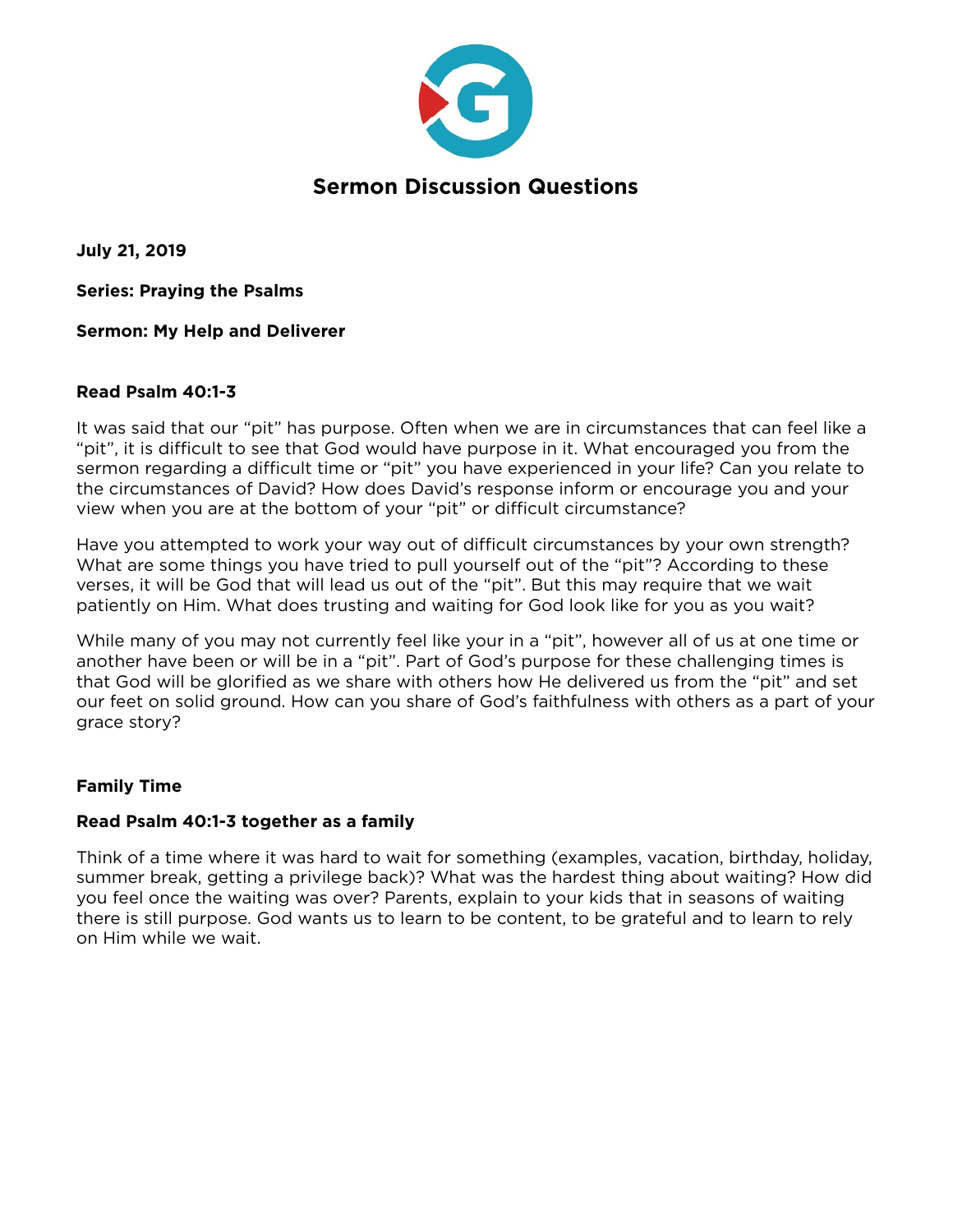

**July 14, 2019** 

**Series: Praying the Psalms** 

**Sermon: The Lord is My Shepherd** 

## **Read Psalm 23:1-6**

We defined cynicism as "the emotional disposition of distrust or rejection toward an idea, person or group as a result of negative experiences." Are there circumstances in your life that have led to a cynical outlook? Do you struggle with cynicism? How has this affected your view of God or your prayer life?

As we look at Psalm 23, we're reminded that to overcome a spirit of cynicism we must *know* the Good Shepherd. This is not mere knowledge about God, but an intimate knowledge of God. As you think about your knowledge of God, would you consider your knowledge of God more intimate and personal or distant and disconnected? Do the negative circumstances in your life lead you to know Him on a more personal level or does it lead you to feel more distant and isolated?

Knowing, believing and trusting God is essential when walking through life's valleys. If God feels distant in your life right now, reflect on ways that He has demonstrated His goodness to you.

Read again Psalm 23:6. How does it encourage you in your knowledge of God that His goodness and mercy follow you in all circumstances. While your circumstances may not always be good, God's goodness is present. In your most difficult circumstances, how can you still see the goodness of God? How does it encourage to know that regardless of our sin, it is His mercy that He offers, not His wrath?

## **Family Time**

## **Read Psalm 23:1-6 together as a family**

As you're well aware, our kids learn a lot by watching how we respond as parents to life's circumstances. If we respond in a cynical way, our kids are more likely to mirror cynicism. How can you help your kids see God's goodness in all circumstances, both positive and negative?

What past challenging circumstances have you walked through as a family? Where and how did you see God's goodness and guidance? Help your kids celebrate these things and continue to point out how they can see God's goodness in all circumstances.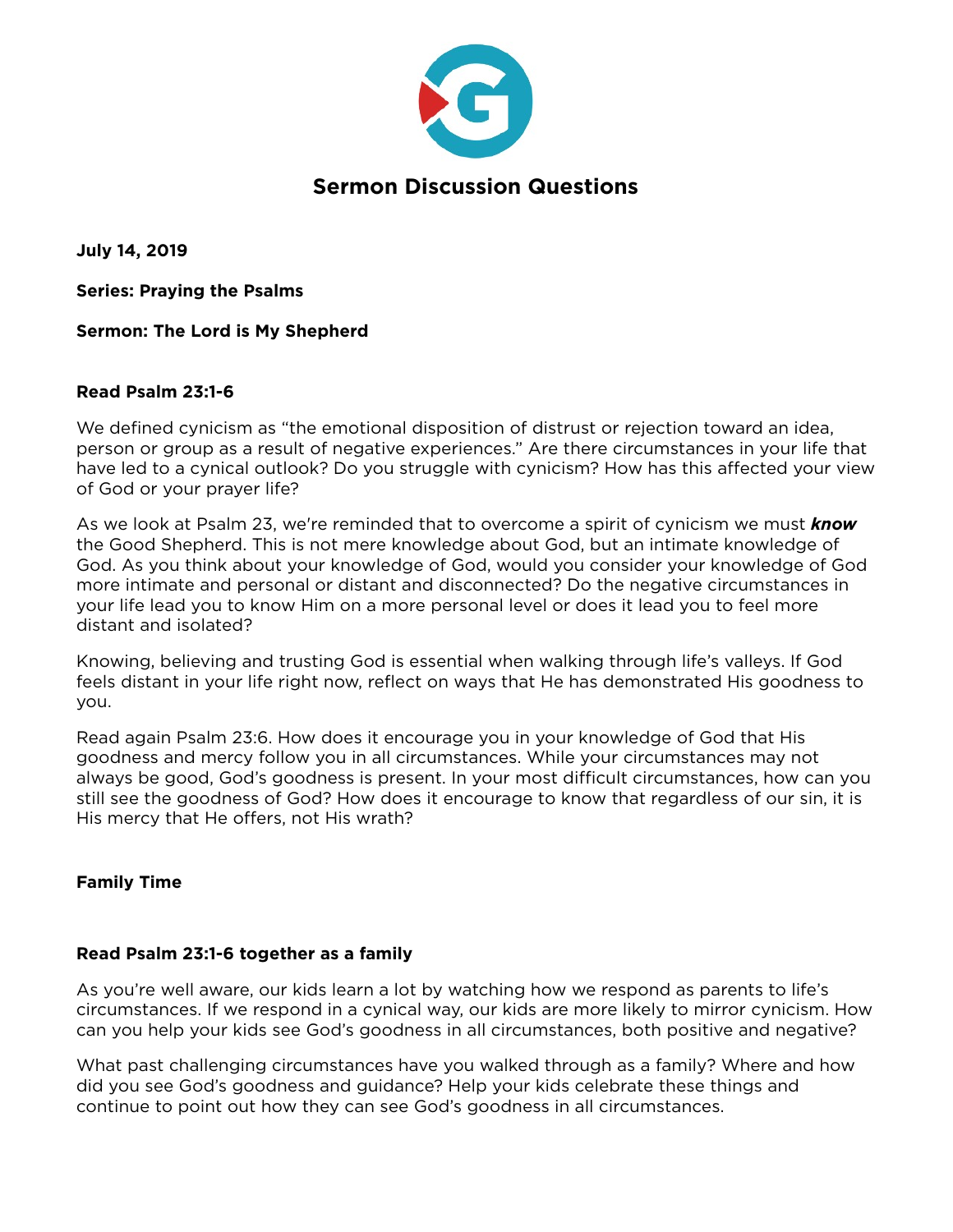

**July 7, 2019** 

**Series: Praying the Psalms** 

## **Sermon: The Law of the Lord is Perfect**

## **Read Psalm 119:43-48 and Psalm 19:7-10**

The Psalmist teaches us that **freedom** is found in obeying God's Word, because God's ways and parameters in our life gives us **joy** in all circumstances, something the world promises but cannot deliver. Do you agree with the above statement? Can you recall a time or season in your life when obeying God's Word led to more freedom and joy in your life?

We see Psalm 19 that God's Word is pure, it revives our souls, guides us and leads us to joy. If we know this to be true, what keeps you/us from studying and meditating on God's Word?

What can you do this week to ensure you find time to be in His Word? If you do not have a regular time set aside to study and read God's Word, how can you create a regular rhythm in your life starting today?

## **Family Time**

## **Read Psalm 19-7-9 together as a family.**

Discuss with your children how rules and limits can help and protect them. God also gives us rules and limits because He loves us. Discuss some rules/limits that the Bible instructs us to do and how it can help us. (examples- 10 commandments; being kind to your neighbor).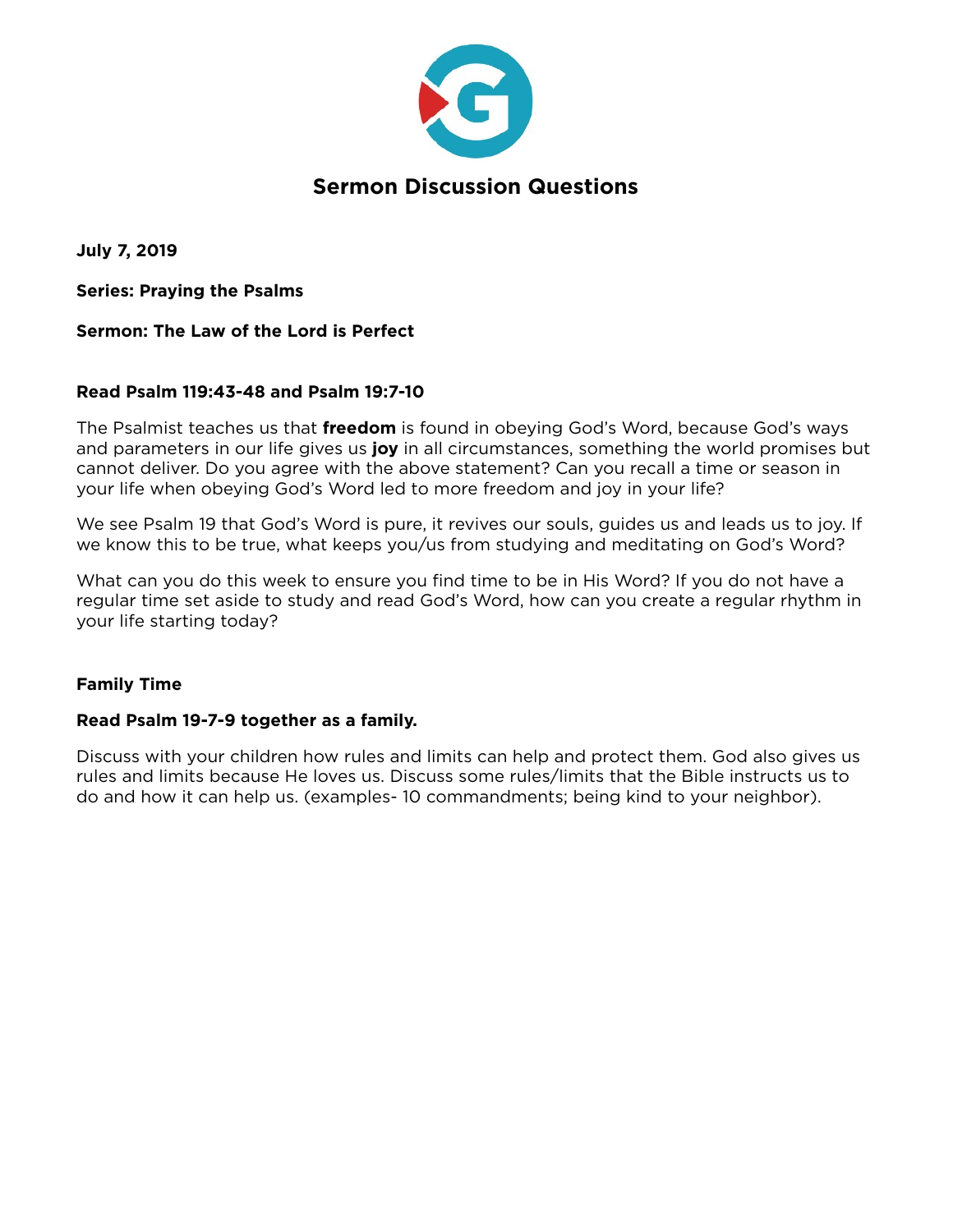

**June 30, 2019** 

**Series: Praying the Psalms** 

**Sermon: How Majestic is Your Name** 

## **Read Psalms 8**

As we read in Psalm 8 and also heard in our last prayer series, that prayer is where the Majestic meets the mundane. As you consider this message, how often do you pause and meditate on God's majesty and that he cares for you?

What are some circumstances or situations in your life that seem to be too big or overwhelming? As you read and consider the realities of Psalm 8:3-4, look at your circumstance or situations through the lens of these verses. How does this change your perspective on these circumstances?

Our response to the Majestic this week is to meditate on the Majestic name of our great God! Let these meditations lead you to worship in gratitude that your great God is mindful of you, yes even you!

## **Family Time**

## **Read Psalm 8:3-4 together as a family.**

As a family, take some time this week to look at a sunset or the stars. Together, have your kids talk about how this reminds them on how great God is. Read verse 4 again, how does it encourage you that a God that big cares for you? How might we thank Him and express worship to Him that he cares for us too.